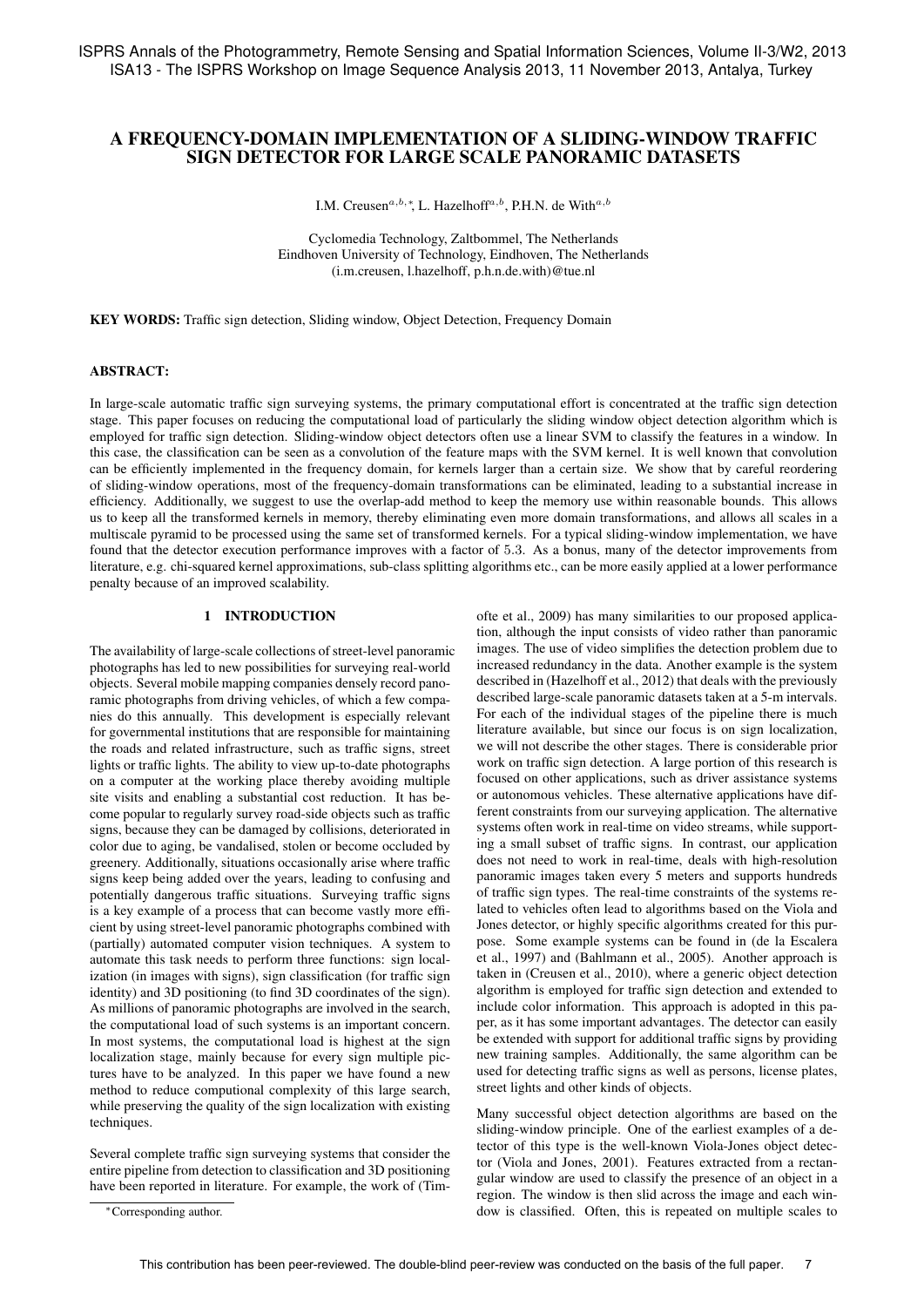# ISPRS Annals of the Photogrammetry, Remote Sensing and Spatial Information Sciences, Volume II-3/W2, 2013 ISA13 - The ISPRS Workshop on Image Sequence Analysis 2013, 11 November 2013, Antalya, Turkey

enable multi-scale detection. The computational load of object detection algorithms is usually concentrated in two stages: (1) feature extraction and (2) the sliding-window stage. In practice, the classification algorithm is frequently chosen to be a Support Vector Machine (SVM) with a linear kernel, because the enormous amount of windows does not allow for very complex classification algorithms, although other classifiers such as Adaboost can also be used. In this paper, we focus exclusively on optimization of the sliding-window stage of a detector using a linear classifier, such as for example the popular Histogram of Oriented Gradients approach (Dalal and Triggs, 2005).

Recently, many proposals have been published that improve the effectiveness of HOG-based detectors, either by extracting more features from the image, or by using multiple SVM kernels for a single object class. Both of these categories of improvements increase the computational load on the sliding window part of the object detector. An example is the proposal (Vedaldi and Zisserman, 2012) of a set of feature map transformations to approximate a Chi-Square kernel SVM, based on a linear kernel with an extended set of features, leading to a significant increase of the number of feature maps. Wijnhoven and De With (Wijnhoven and With, 2011) propose a method to improve performance by splitting classes into multiple sub-classes, which leads to improved performance at the cost of an increase in the number of classes. When decomposing an object into parts, i.e. a partbased model, such as in (Crandall et al., 2005), the number of classes also increases significantly. Another proposal (Creusen et al., 2012) to extract features from multiple color channels, also leads to a multiplication of the number of feature maps. This is just a selection, this list is not exhaustive. In all of the above proposals, an efficient sliding-window implementation is essential. These papers illustrate that an increase in computational efficiency of the sliding window stage can be used for two purposes: (1) improving the detection performance by applying one of the previously mentioned proposals or (2) to improve the scalability of the system towards large scale panoramic datasets.



Figure 1: Overview of computations in a regular sliding-window process. The convolution is performed once for each class per feature map, and corresponding convolution results are summed up per class.

Traditionally, sliding window detector are implemented in the pixel domain. For each position of the sliding window, a feature vector is extracted which is then classified by the classifica-



Figure 2: Schematic view of our proposed optimizations. Note that O.A. stands for Overlap-add. The FFT kernel maps can be stored in memory and do not need to be recomputed.

tion algorithm. In case of a linear classifier, the classification can be considered as a series of convolutions of feature maps with their corresponding kernel maps. We show that by performing this convolution in the frequency domain and changing the order of operations, the processing time can be significantly reduced. Furthermore, we propose a way to limit the memory usage of the kernel maps, allowing them to be kept in memory, to avoid recomputation. Additionally, our approach allows the same set of transformed kernels to be used for all scales in a multiscale pyramid. It will be shown that the performance is much less sensitive to parameters like kernel size, number of classes and number of feature maps.

The remainder of this paper is structured as follows. Section 2 describes the sliding-window stage of a typical detector with a linear SVM. Our optimizations to the standard implementation are described in Section 3. In Section 4, the benchmark results of our implementation are compared to the standard implementation. Finally, Section 5 contains concluding remarks.

## 2 SYSTEM OVERVIEW

Typically, an object detection algorithm extracts a number of feature maps from the image. In the standard HOG algorithm, these features correspond to image gradients in a particular direction, contained within a group of pixels. However, these feature maps can contain other information such as color, texture or shape information, enabling the use of a mix of different types of feature maps. When training the SVM, information extracted from all these feature maps is concatenated into one large feature vector. After the SVM training process, the resulting coefficient vector can be split into separate kernel maps that correspond to each of the feature maps. In the case of a linear classifier, the slidingwindow stage is equivalent to a *convolution* of the feature maps with their corresponding SVM kernel. Each class has a corresponding kernel for each of the feature maps, and the results of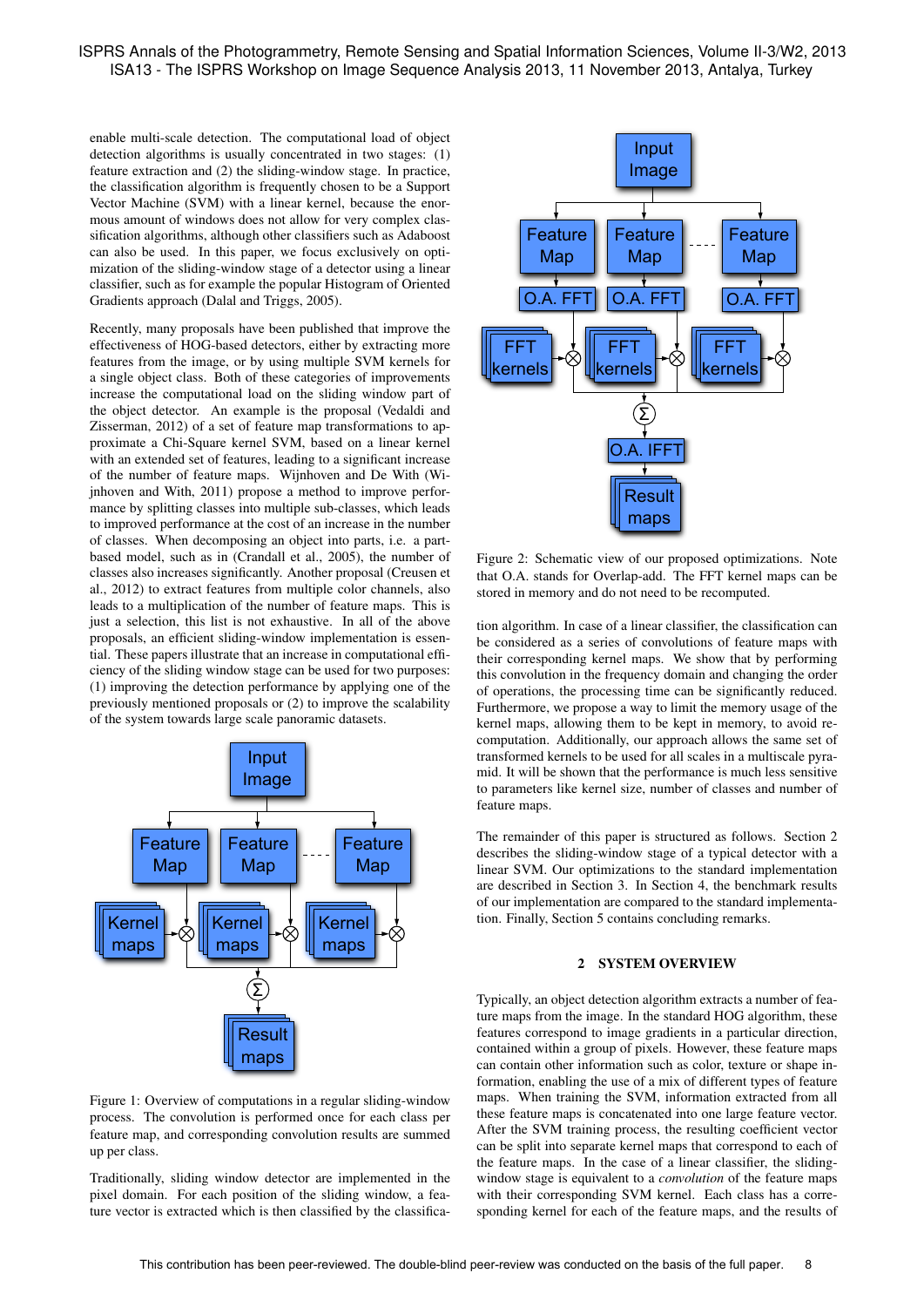the convolutions should be accumulated to obtain the resulting representation. The process is visualized in Figure 1.

The feature extraction stage is typically relatively slow, but is only performed once per scale. The convolution stage is faster than feature extraction, but still quite slow and is performed multiple times. It is performed for every object class on every feature map, and therefore it can easily become a computational bottleneck. The convolution operation in the pixel domain scales quadratically with respect to kernel size. The summation is also performed many times, but this is a much faster operation than the convolution.

#### 3 EXECUTION OPTIMIZATIONS

It is well known that convolutions can be performed efficiently in the frequency domain for kernels larger than a certain size. The advantage of frequency-domain convolutions is that they are completely insensitive to the size of the kernel. However, the FFT and its inverse transformation are still expensive operations. If a naive frequency-domain approach is used, the gain in performance would be small, although this depends on the kernel size. The real advantage of using a frequency-domain approach is that this allows us to perform the final summation of the convolutions in the frequency domain, as it is a linear operation. This reduces the number of inverse FFT operations by a large amount, down to one per class per image, instead of once per feature map per class per image. This approach already achieves a significant reduction in the number of computations, but can be improved even further.

A second issue is the efficient handling of kernel maps. Usually, when performing a frequency-domain convolution, the kernel is zero-padded to the same size as the feature map, and then transformed to the frequency domain. However, this means that the kernel maps consume a large amount of memory, and it becomes impractical to keep all the transformed kernels in memory. As a solution, we propose to use the overlap-add method, which is a common method of splitting a convolution of a large image by a small kernel into many smaller convolutions, see Figure 3. The kernels now only need to be zero-padded up to the size of the overlap-add region, and this makes it possible for them to be stored transformed in memory continuously during the computation. For example, an overlap-add region of  $100 \times 100$  pixels means that each transformed kernel consumes about 78.1 kB of memory (stored as complex single-precision floating-point values), meaning that thousands of kernels can be kept in memory in a modern PC. This has the additional benefit that the memory usage of the sliding-window process is now completely decoupled from the image resolution, since tile-by-tile image processing is performed. This aspect is also beneficial for multi-scale processing, because all scales can be processed with the same set of transformed kernels.

There are only a few frequency-domain transformations that remain essential in normal operation of the system, and they occur on small tiles rather than on full-resolution feature maps. The feature maps still have to be transformed to the frequency domain, and the result maps require inverse transformation. All other operations are directly performed in the frequency domain as complex multiplications (for the convolutions) and additions. For a typical number of 48 feature maps and 20 object classes, the number of FFT and IFFT transformations has been reduced from 1028 in the naive FFT implementation to 68 with our proposed optimizations. This is an impressive reduction with a factor 15, although the overlap-add process does add some overhead. The final optimized process is visualized in Figure 2.



Figure 3: Overview of the overlap-add process for a single kernel. In our proposed system multiple kernels are used and their results are accumulated in the frequency domain.

## 4 EXPERIMENTAL RESULTS

To evaluate the performance improvement of our proposed technique for performing the sliding-window stage in the frequencydomain, we compare our system to a normal pixel-domain implementation, for which the filter2D function from OpenCV (Bradski, 2000) is used. Please note that the filter2D function automatically switches to a frequency-domain implementation for the kernels in our experiment larger than  $10 \times 10$  pixels. Additionally, we compare the performance to a naive frequency-domain implementation, in which for each convolution two transformations and one inverse transformation is performed. For the frequency transforms, the FFTW library (Frigo and Johnson, 2005) is used, and the complex multiplication and additions are implemented using SSE-optimized functions. All experimental execution times reported are the average over 50 executions, and the indicated measured time consists exclusively of the sliding-window stage of the detector, so the time for feature extraction is ignored. The image is processed at a single scale.

The results are shown in Figure 4. Figure 4(a) shows that the FFTbased implementations are not significantly affected by the kernel size. The processing time of our proposed system increases only slightly because the overlap-add method becomes less efficient for larger kernels (more padding must be used). In Figure 4(b) we show the impact of the number of feature maps on the performance of the sliding-window stage. As expected, the processing time increases linearly with the number of feature maps for all apporaches, however we can observe that the processing time of our proposed method increases at a much slower pace compared with the regular and naive FFT implementations. The same can be concluded about the number of classes in Figure 4(c), where the performance of our proposed system scales much better than the other implementation methods.

For a typical configuration of 20 classes, 48 feature maps and  $8 \times 8$  kernels, the processing time is reduced by a significant factor of 5.3. The previous benchmark results are for only one part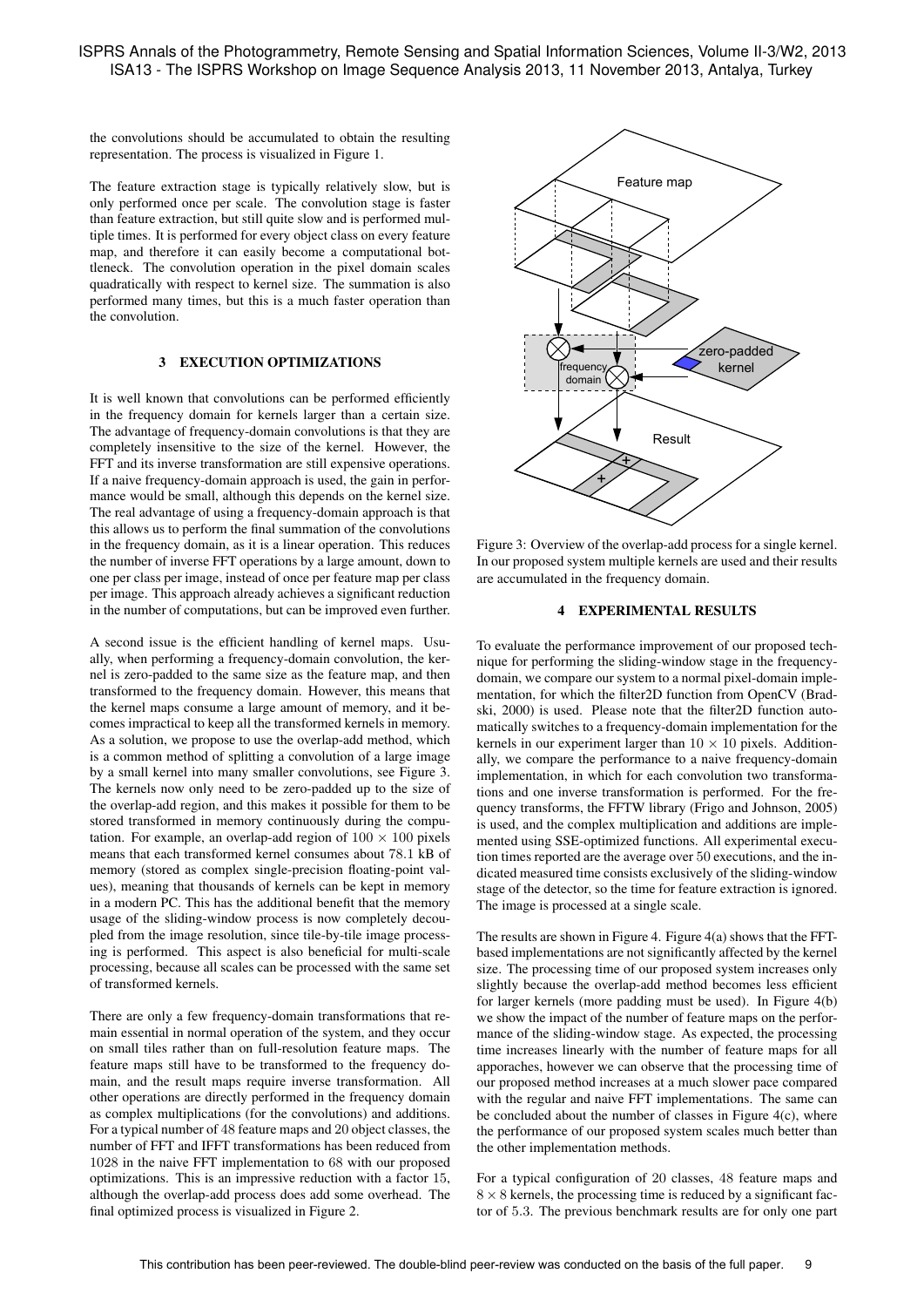

(a) Effect of kernel size on performance. Square kernels are used with sizes equal to the number on the x-axis. The number of feature maps is set to 48, and the number of classes to 20. Note that the filter2D implementation automatically switches to an FFTbased implementation for kernels larger than  $10 \times 10$  pixels.



(b) Effect of the number of feature maps on performance. The kernel is set to  $8 \times 8$  pixels, and the number of classes to 20.



(c) Effect of the number of classes on performance. The kernel size is set to  $8 \times 8$ , and the number of feature maps to 48.

Figure 4: Experimental results of our benchmarks. Experiments are performed on a Windows-7 PC with a CPU Core i7 920, single-threaded. Processing times are in seconds, for feature maps of  $600 \times 300$  pixels.

of the detection algorithm, the sliding window stage and only on a single processing scale. In order to validate how big the performance gain is in a more realistic setting, we have also performed a benchmark of the whole detector, including reading 20 MPixel images from the network, preprocessing, feature extraction on 45 image scales, mean shift clustering of results and writing them to disk. We have found that in this scenario, the performance gain is obviously less large than when measuring the sliding window stage in isolation, but still amounts to a reduction of 28% in the total time. We would like to emphasize that the detection results are identical with our proposed sliding window system compared with the traditional pixel domain implementation, therefore we have not included performance figures.

## 5 CONCLUSIONS

We have proposed an optimized implementation of the slidingwindow stage of an object detection algorithm. This implementation significantly improves the scalability of the object detection algorithm with respect to the number of classes, the number of feature maps and the kernel size. This proposal can be used to achieve two goals. First, it gives an increase in computational performance leading to faster processing times, which makes applications on large-scale datasets such as country-wide datasets of panoramic images more feasible. Second, for the same computation time, our technique enables improved detection performance. The ways for implementing this approach have been published already in literature, such as by increasing the number of feature maps or by expanding the number of classes. By performing the convolutions in the frequency domain, and switching the order of operations, multiple transformations can be eliminated. Finally, when using the overlap-add method to split the large convolutions in many smaller convolutions, the memory usage of the kernel maps is significantly decreased, so that they can be kept in memory and recomputations are avoided. The only remaining transformations in the system are the forward transformations of the feature maps and the inverse transformations of the result maps, which is a factor 15 less than a naive FFT implementation, for the presented case of 20 classes and 48 feature maps.

Our benchmarks show that for a typical configuration of 20 classes and 48 feature maps, the processing time is reduced by a factor of 5.3. Further experiments show that the system is relatively insensitive to variations in kernel size, number of feature maps and number of classes. This means that many of the detector improvements from literature, such as color planes, chi-squared kernel approximations, sub-class splitting algorithms or shape models, now carry a significantly smaller performance penalty.

#### **REFERENCES**

Bahlmann, C., Zhu, Y. and Ramesh, V., 2005. A system for traffic sign detection, tracking, and recognition using color, shape and motion information. In: Proc. of the IEEE Symposium on Intelligent Vehicles, pp. 255–260.

Bradski, G., 2000. The opencv library. Dr. Dobb's Journal of Software Tools.

Crandall, D., Felzenszwalb, P. and Huttenlocher, D., 2005. Spatial priors for part-based recognition using statistical models. In: Proc. of the IEEE Conf. on Computer Vision and Pattern Recognition (CVPR), Vol. 1, pp. 10–17.

Creusen, I., Hazelhoff, L. and de With, P. H. N., 2012. Color transformation for improved traffic sign detection. In: Proc. of the IEEE International Conference on Image Processing (ICIP), Orlando, USA, pp. 457–460.